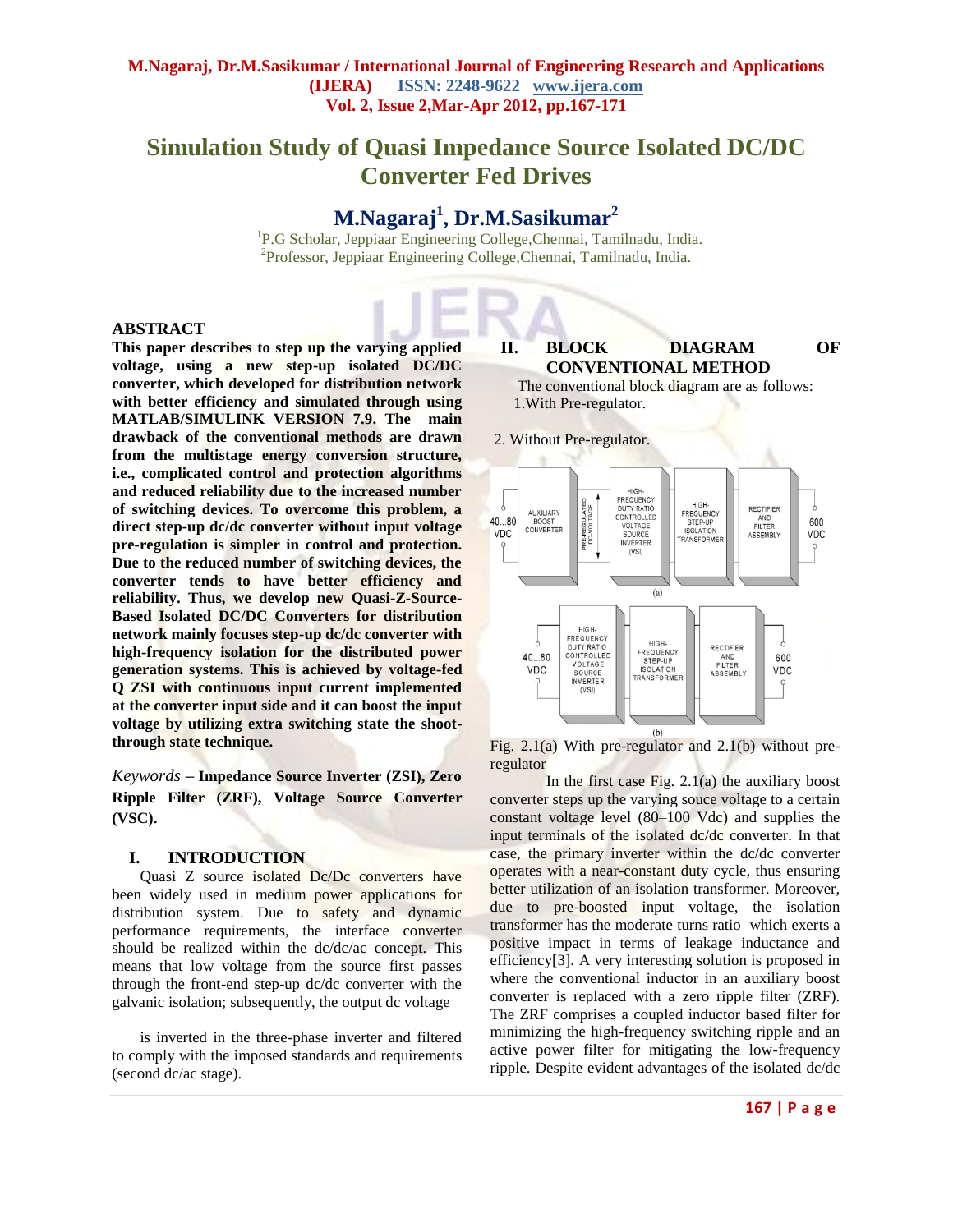.

converter with an auxiliary boost converter[2], its main drawbacks are drawn from the multistage energy conversion structure, complicated control and protection algorithms and reduced reliability due to the increased number of switching devices.

The choice of dc/dc converter topology in that case can be broadly categorized as a push–pull or a single-phase full-bridge topology. Because of the symmetrical transformer flux and minimized stress of primary inverter switches, the full-bridge circuit has been found to be most useful in terms of cost and efficiency compare to above model.

#### *Voltage Source Inverter:*

The valves are of the IGBT type. The VSC is connected to a symmetric three phase load, which has the impedance  $R+j\omega L$  and the emfs e1(t), e2(t) and e3(t). The neutral point of the star-connected load has the potential  $V0(t)$ , due to a floating ground. The phase voltages of the VSC are denoted as  $u1(t)$ ,  $u2(t)$  and  $u3(t)$ . The current flowing from the dc link to the converter is denoted.

### **III. CIRCUIT DIAGRAM OF PROPOSED MODEL:**



Fig 3.1Circuit diagram of proposed model

The Fig 3.1 shows the basic block diagram of proposed method. The various parts of block diagram are given below.

- 1. SINGLE PHASE QUASI IMPEDANCE SOURCE.
- 2. PWM INVERTER
- 3. ISOLATION TRANSFORMER
- 4. VOLTAGE DOUBLER RECTIFIER
- 5. LOAD

**3.1 SINGLE PHASE QUASI IMPEDANCE SOURCE:**

Figs 3.2 show the traditional voltage fed ZSI and the proposed voltage fed qZSI, respectively. In the

same manner as the traditional ZSI, the qZSI has two types of operational states at the dc side: the nonshootthrough states (i.e. the six active states and two conventional zero states of the traditional VSI) and the shoot-through state (i.e. both switches in at least one phase conduct simultaneously). In the non-shootthrough states, the inverter bridge viewed from the dc side is equivalent to a current source.



Fig.3.2Voltage fed Z-source inverter

The equivalent circuits of the two states are as shown in fig. The shoot-through state is forbidden in the traditional VSI, because it will cause a short circuit of the voltage source and damage the devices [5]. With the qZSI and ZSI, the unique LC and diode network connected to the inverter bridge modify the operation of the circuit, allowing the shoot-through state. This network will effectively protect the circuit from damage when the shoot-through occurs and by using the shootthough state, the (quasi-) Z-source network boosts the dc-link voltage [4]. The ZSI has discontinuous input current in the boost mode; while the input current of the qZSI is continuous due to the input inductor *L*1, which will significantly reduce input stress;



**168 | P a g e**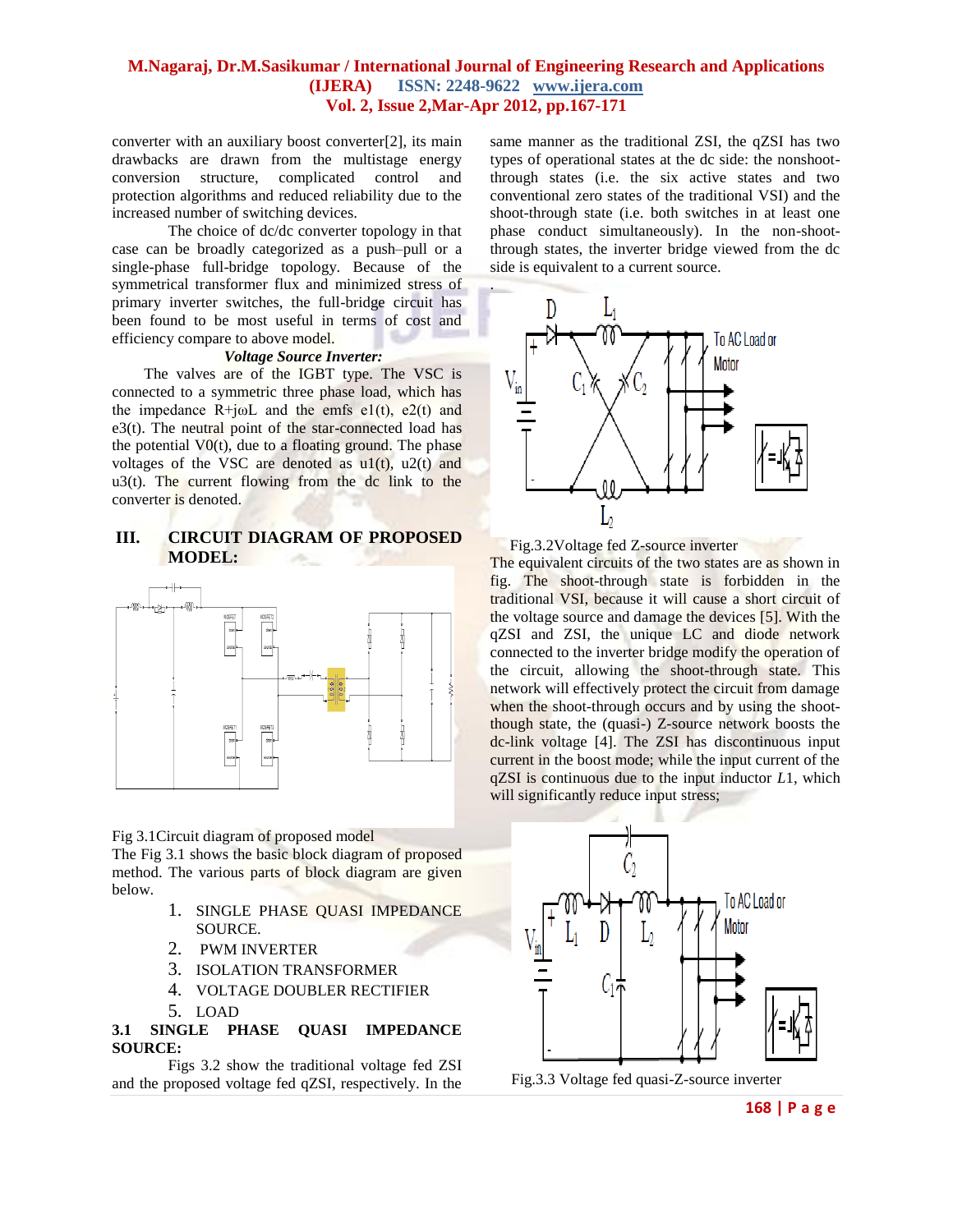$\frac{1}{2}$ 

The major differences between the ZSI and qZSI are the qZSI draws a continuous constant dc current from the source [1]while the ZSI draws a discontinuous current and the voltage on capacitor C2 is greatly reduced. The continuous and constant dc current drawn from the source with this qZSI make this system.



Fig 3.4 Equivalent circuit of the qZSI in non-shootthrough states



Fig 3.5 Equivalent circuit of the qZSI in shoot-through states

#### *3.2.1 Circuit Analysis:*

All the voltages as well as the currents are defined in Figs 3.4 , 3.5 and the polarities are shown with arrows[3]. Assuming that during one switching cycle, *T* , the interval of the shoot through state is *T*0 ; the interval of non-shoot-through states is *T*1 ; thus one has  $T = T0 + T1$  and the shoot-through duty ratio, *D T*0  $/T =$ . From Fig 2a which is a representation of the inverter during the interval of the non-shoot-through states, *T*1 , one can get

$$
v_{L1} = V_{in} - V_{C1}, \qquad v_{L2} = -V_{C2}, \text{ and} \tag{1}
$$

$$
v_{PN} = V_{C1} - v_{L2} = V_{C1} + V_{C2} \quad v_{diode} = 0. \tag{2}
$$

From Fig 3.4 which is a representation of the system during the interval of the shoot-through states, *T*0 , one can get

$$
v_{L1} = V_{C2} + V_{in}
$$
,  $v_{L2} = V_{C1}$ , and (3)

$$
v_{PN} = 0 \t v_{diode} = V_{C1} + V_{C2}. \t(4)
$$

At steady state, the average voltage of the inductors over one switching cycle is zero. From (1), (3), one has

$$
\begin{cases} V_{L1} = \overline{v}_{L1} = \frac{T_0 (V_{C2} + V_{in}) + T_1 (V_{in} - V_{C1})}{T} = 0 \\ V_{L2} = \overline{v}_{L2} = \frac{T_0 (V_{C1}) + T_1 (-V_{C2})}{T} = 0 \end{cases}
$$

Thus

$$
V_{C1} = \frac{T_1}{T_1 - T_0} V_{in} \qquad V_{C2} = \frac{T_0}{T_1 - T_0} V_{in} \qquad (5)
$$

From  $(2)$ ,  $(4)$  and  $(5)$ , the peak dc-link voltage across the inverter bridge is

$$
\hat{v}_{PN} = V_{C1} + V_{C2} = \frac{T}{T_1 - T_0} V_{in} = \frac{1}{1 - 2\frac{T_0}{T}} V_{in} = BV_{in} \quad (6)
$$

where  $B$  is the boost factor of the qZSI. This is also the peak voltage across the diode.

The average current of the inductors *L*1 , *L*2 can be calculated by the system power rating *P*

$$
I_{L1} = I_{L2} = I_{in} = P/V_{in}
$$
 (7)

According to Kirchhoff's current law and (7), we also can get that

$$
I_{C1} = I_{C2} = I_{PN} - I_{L1} \t I_D = 2I_{L1} - I_{PN}
$$
 (8)

In summary, the voltage and current stress of the qZSI are shown in Table 1. The stress on the ZSI is shown as well for comparison, where

(1) *M* is the modulation index;  $\ln \hat{v}$  *v* is the ac peak phase

voltage; *P* is the system power rating;

(2)  $m = T1 / (T1 - T0)$ ;  $n = T0 / (T1 - T0)$ ; thus *m* >1;*m* − *n* =1;

(3)  $B = T/(T1 - T0)$ , thus  $m + n = B$ ,  $1 < m < B$ .

**169 | P a g e**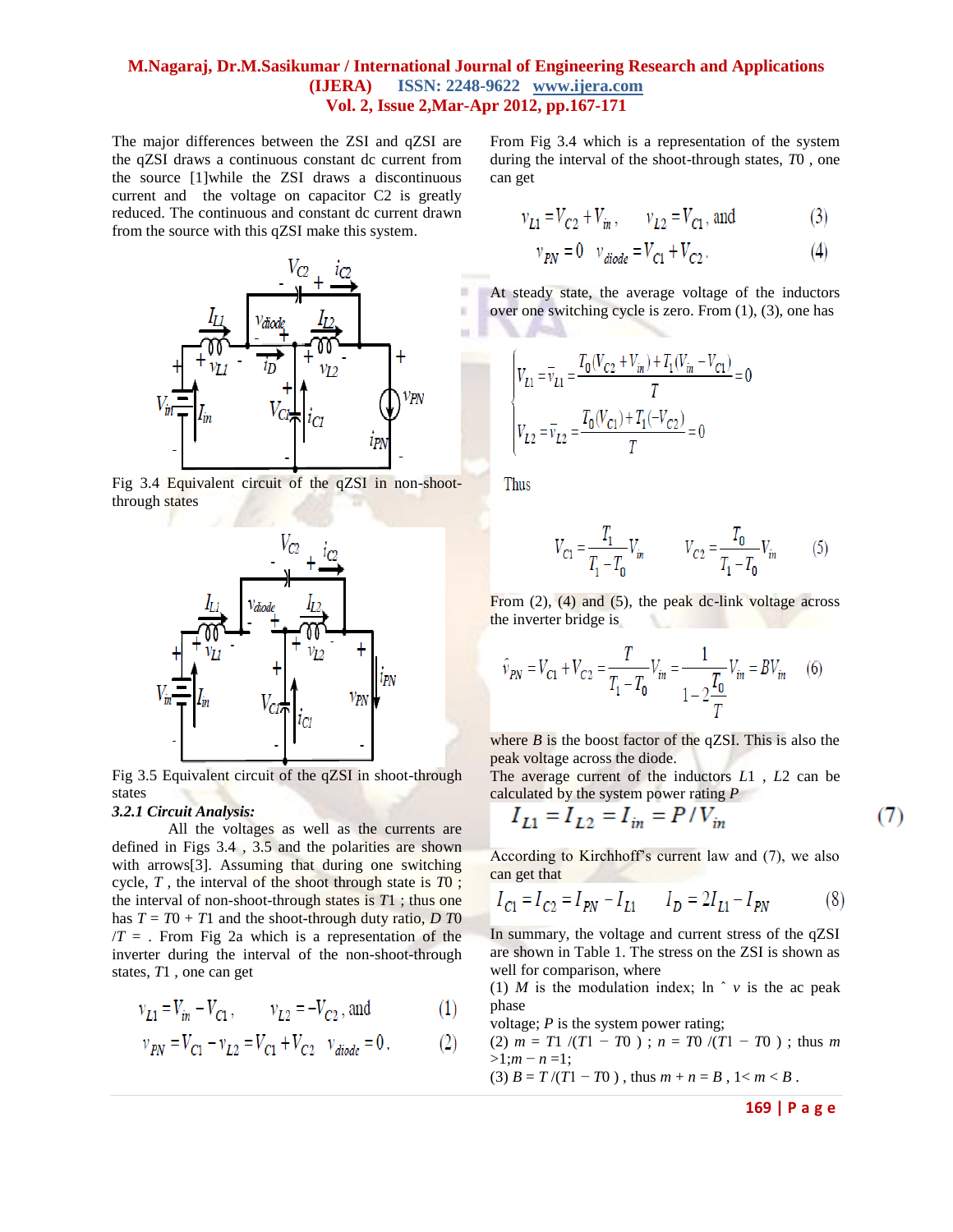## **IV. RESULTS AND DISCUSSION**

The Supply voltage of converter is 60V and achieved output voltage is 100V in boost mode. And in buck mode the same applied voltage and achieved output voltage is 35V. In normal mode the same supplied voltage is achieved. And the experimental parameters are source inductor=5e-6, capacitor=.54e-6, isolation transformer=1:1 turns ratio, series resonant of series inductor  $=74e-6$ , capacitor = 141e-09, 1 is for boost mode, 2 is for buck and normal mode. All the simulations are observed using resistor load and motor load.

| --------------                                                                                                                                                        |
|-----------------------------------------------------------------------------------------------------------------------------------------------------------------------|
|                                                                                                                                                                       |
|                                                                                                                                                                       |
|                                                                                                                                                                       |
|                                                                                                                                                                       |
| -----------                                                                                                                                                           |
|                                                                                                                                                                       |
|                                                                                                                                                                       |
|                                                                                                                                                                       |
|                                                                                                                                                                       |
|                                                                                                                                                                       |
| a ser e construir e concerta e construir a construir de configurada e a formal de 1950 e 1950 e 1950.                                                                 |
|                                                                                                                                                                       |
| рания по полно по возново по возросси назван полно насельно полно на полно полно полно на фотого полно от полно полно полно полно полно полно полно полно полно полно |
|                                                                                                                                                                       |
|                                                                                                                                                                       |
|                                                                                                                                                                       |
|                                                                                                                                                                       |

 **T in µsec**  Fig.4.1 Input Voltage and Output Voltage waveform



 **T in µsec** Fig4.2Output current and Output Voltage waveform



Fig.4.4 Input Voltage and Output Voltage waveform